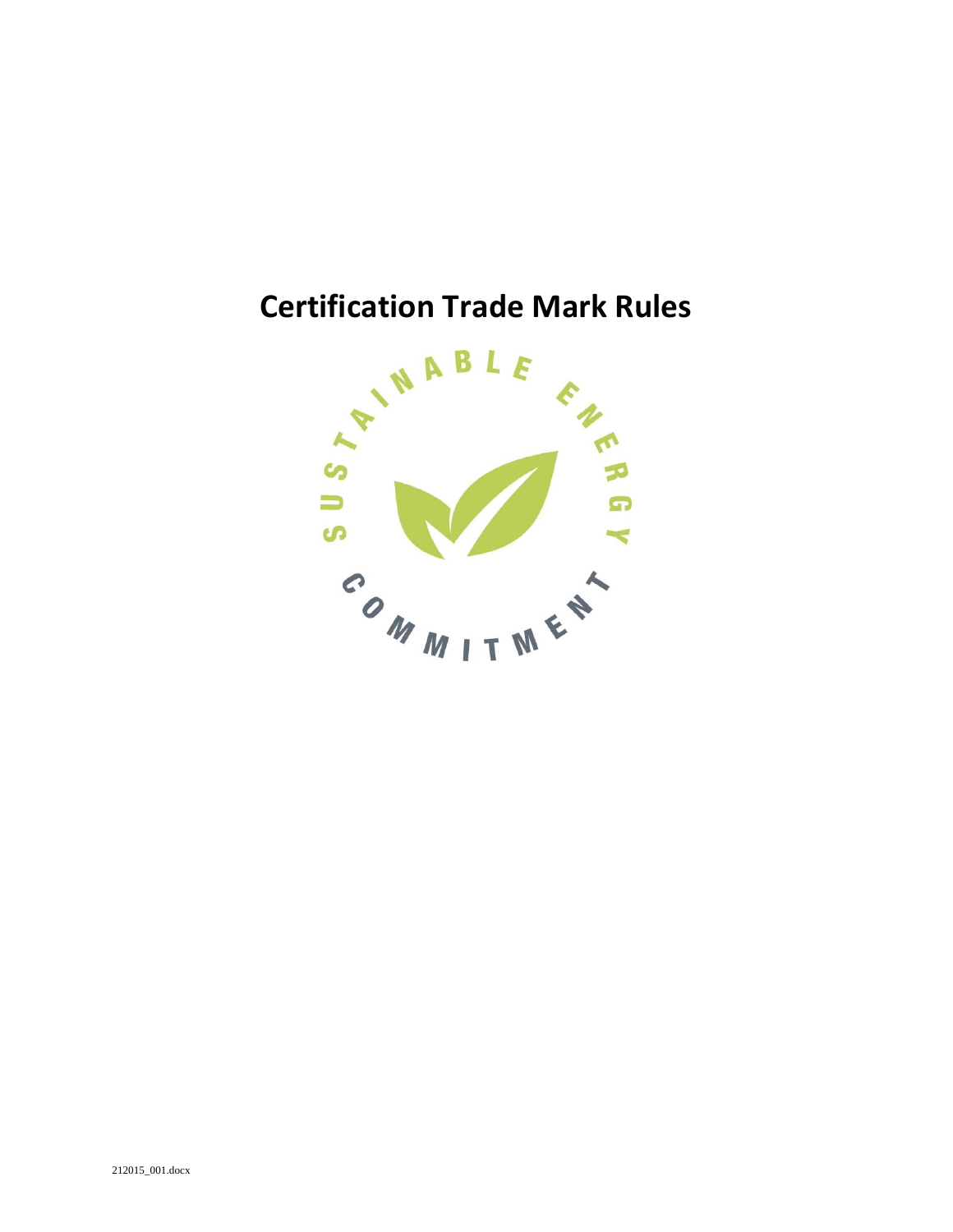## **Introduction**

Electricity grid decarbonisation will only be successful with a dramatic shift to decentralised energy infrastructure which will require technical innovation and widespread commitment from businesses and communities. This includes creating business and community energy resilience by reducing reliance on traditional networks and suppliers that are limited by existing infrastructure.

Circular Energy Holdings Pty Ltd (Maximum Energy) has developed the Sustainable Energy Commitment Methodology as the missing pathway to accelerate the uptake of renewable energy and decarbonisation of the energy grid. The Sustainable Energy Commitment allows organisations to make real pledges to 2030 targets that align with climate change agreements. The Sustainable Energy Commitment is an important collaborative approach which provides a framework that energy consumers can adopt to actively play their role in the transition in the following 3 key areas:

- Energy management resilience
- Net renewably sourced energy
- Community leadership

## 1. Definitions

- 1.1 **Authorised User** means an entity that has been approved by a Certifier to use the Certification Trade Mark in accordance with these Rules.
- 1.2 **Certifier** means Maximum Energy and any other entities approved by Maximum Energy that have experience and knowledge in developing and assessing business cases for energy efficiency and emission reduction opportunities, energy management strategy, carbon accounting specific to energy, energy policy, renewable energy procurement and circular economy methodologies, and must have skills, knowledge and experience in:
	- a) regulatory and compliance requirements for energy efficiency and emission reduction programs;
	- b) financial modelling, planning and auditing; and
	- c) general knowledge of future energy technology.
- 

1.3 **Certification Trade Mark means** and any substantially identical trade mark, that

is owned by or licensed to Maximum Energy.

- 1.4 **Maximum Energy** means Circular Energy Holdings Pty Ltd.
- 1.5 **Rules** means this set of rules and regulations or any other rules and regulations contained in an agreement between an Authorised User and Certifier to use the Certification Trade Mark.
- 1.6 **Sustainable Energy Commitment** means the commitment that Authorised Users make to comply with the Rules.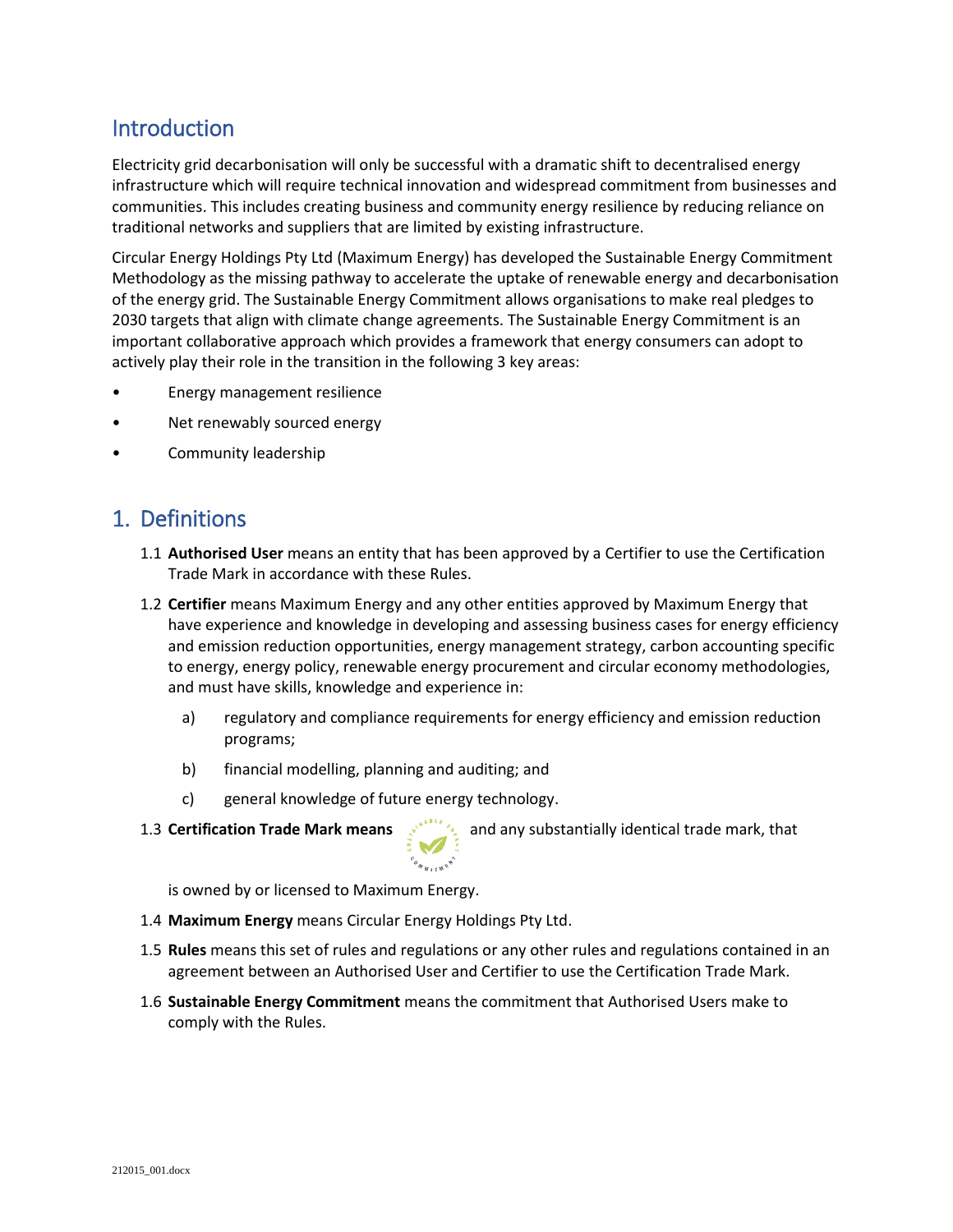## 2. Becoming an Authorised User

- 2.1 In order to become an Authorised User, an entity must establish the following to the satisfaction of the Certifier:
	- a) A sustainable energy policy and supporting systems:
		- i. Development of a sustainable energy policy
		- ii. Create a system to provide transparency and visibility of energy usage
		- iii. Leadership commitment to drive the policy
		- iv. Adopt good practice and use of peer networks to share opportunities and successes and fast track delivery
		- v. Team work and training to build ownership accountability for energy use and emission reduction
		- vi. Use of technology to drive change and improve how things are done
	- b) Clearly defined energy usage and emissions baseline:
		- i. A baseline of energy emissions
		- ii. An accurate register of energy consuming assets
		- iii. Site specific energy demand profiles
	- c) A roadmap with clear actions and measurable goals to deliver stretch targets:
		- i. Setting a minimum of 2 targets to be achieved prior to 2030 (once set cannot be changed)
		- ii. A roadmap of actions addressing the 3 key areas that will be committed to
		- iii. Development of an energy management plan
		- iv. Assessment of the value and impact of actions on delivering targets
- 2.2 If the Certifier is satisfied that the applicant entity has met the requirements under clause 2.1, the Certifier will approve the entity as an Authorised User by entering into an agreement with that entity.
- 2.3 Authorised Users must only use the Certification Trade Mark in accordance with the Rules.

#### 3. Maintaining Authorised User Status

- 3.1 Authorised Users must maintain a strong governance of the Sustainable Energy Commitment, which must include:
	- a) A strong governance plan that is tangible, practical and measurable
	- b) Have evidence of internal quarterly reporting that demonstrates compliance with the Rules
	- c) Document any adjustments to the baseline and asset register on a quarterly basis
	- d) Document any adjustments to the roadmap on a quarterly basis